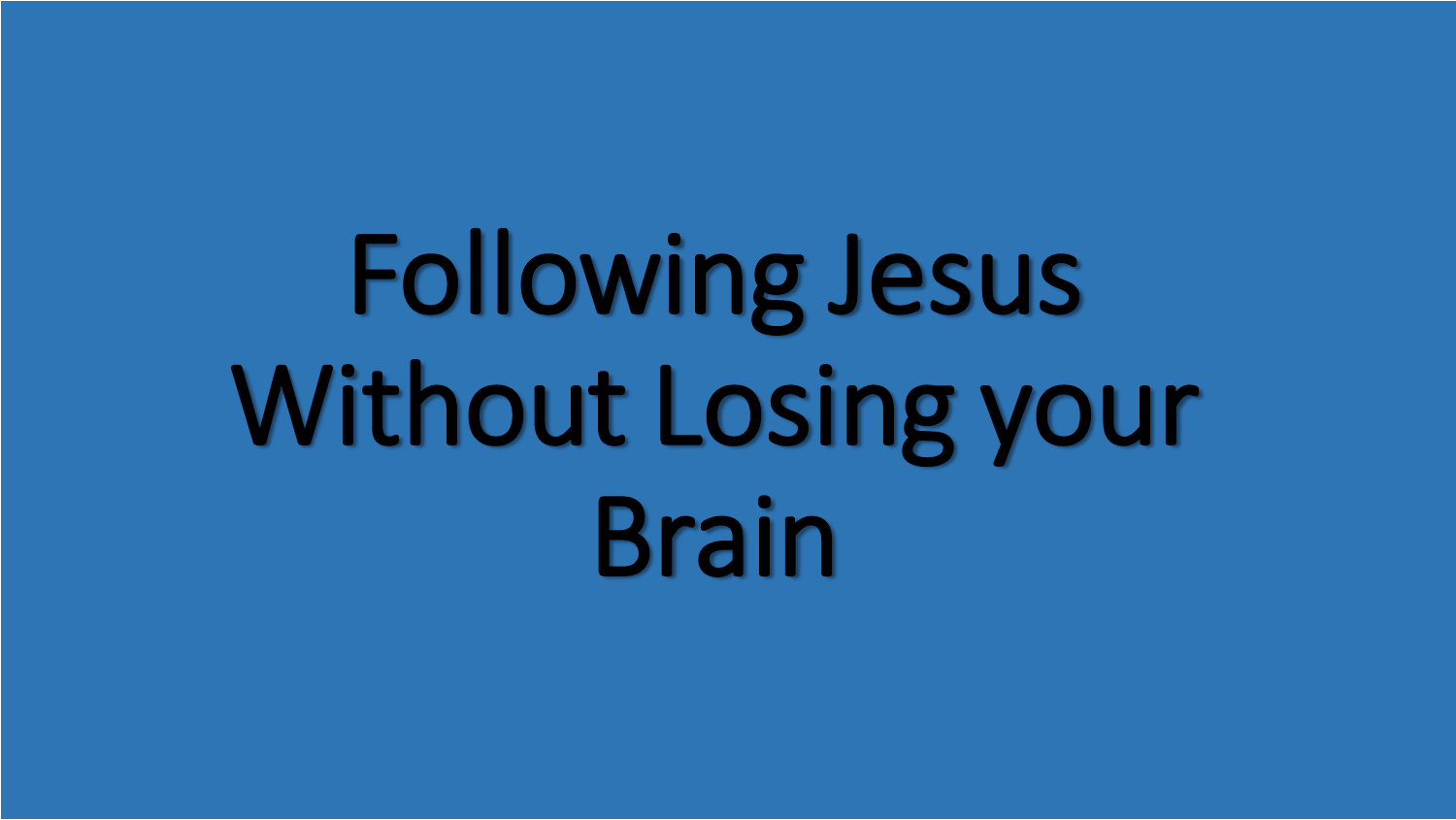Trusting the Bible without being Fundamentalist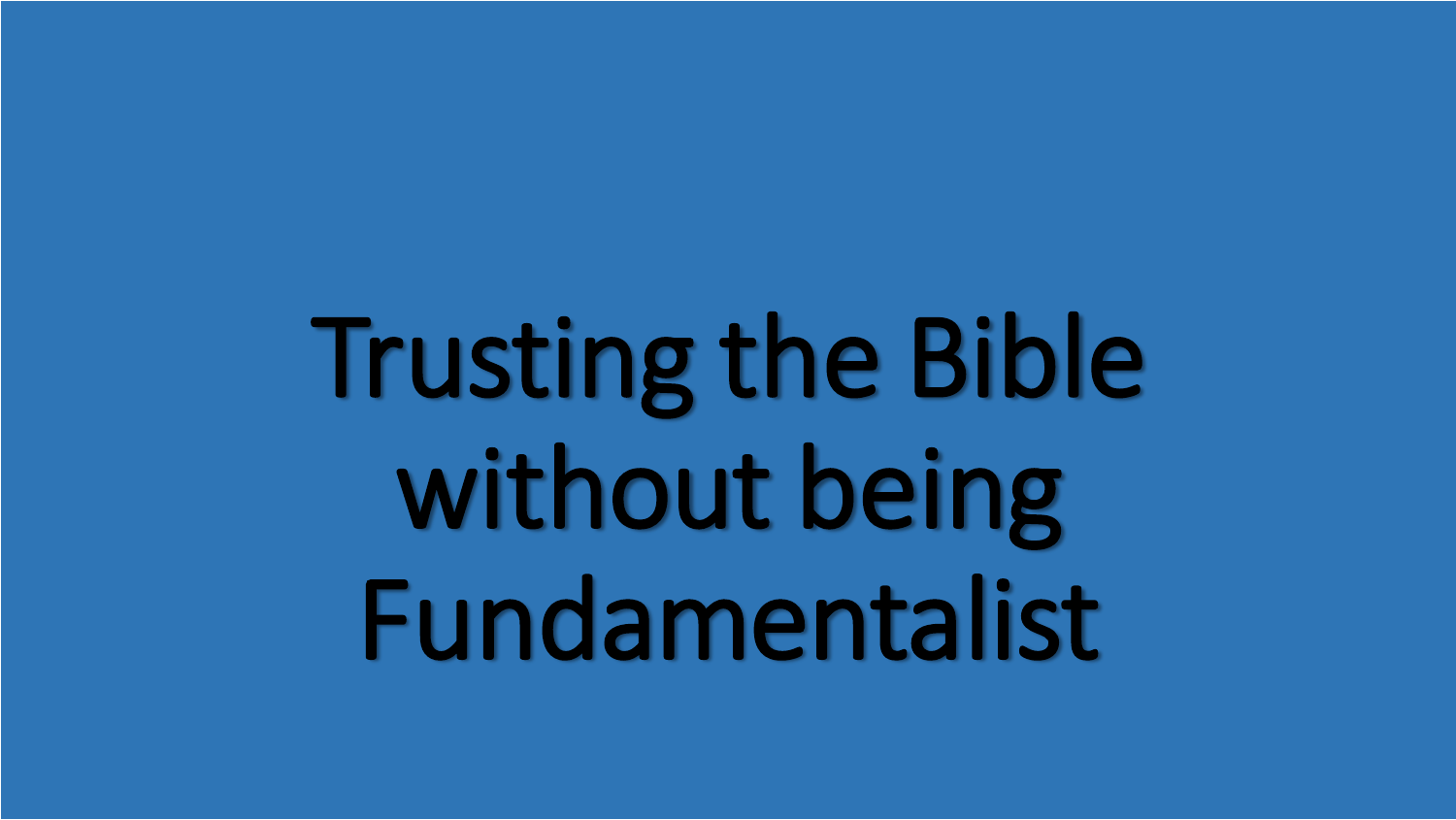# Part 2 - Without being Fundamentalist

**Inerrancy** Biblical criticism Bible interpretation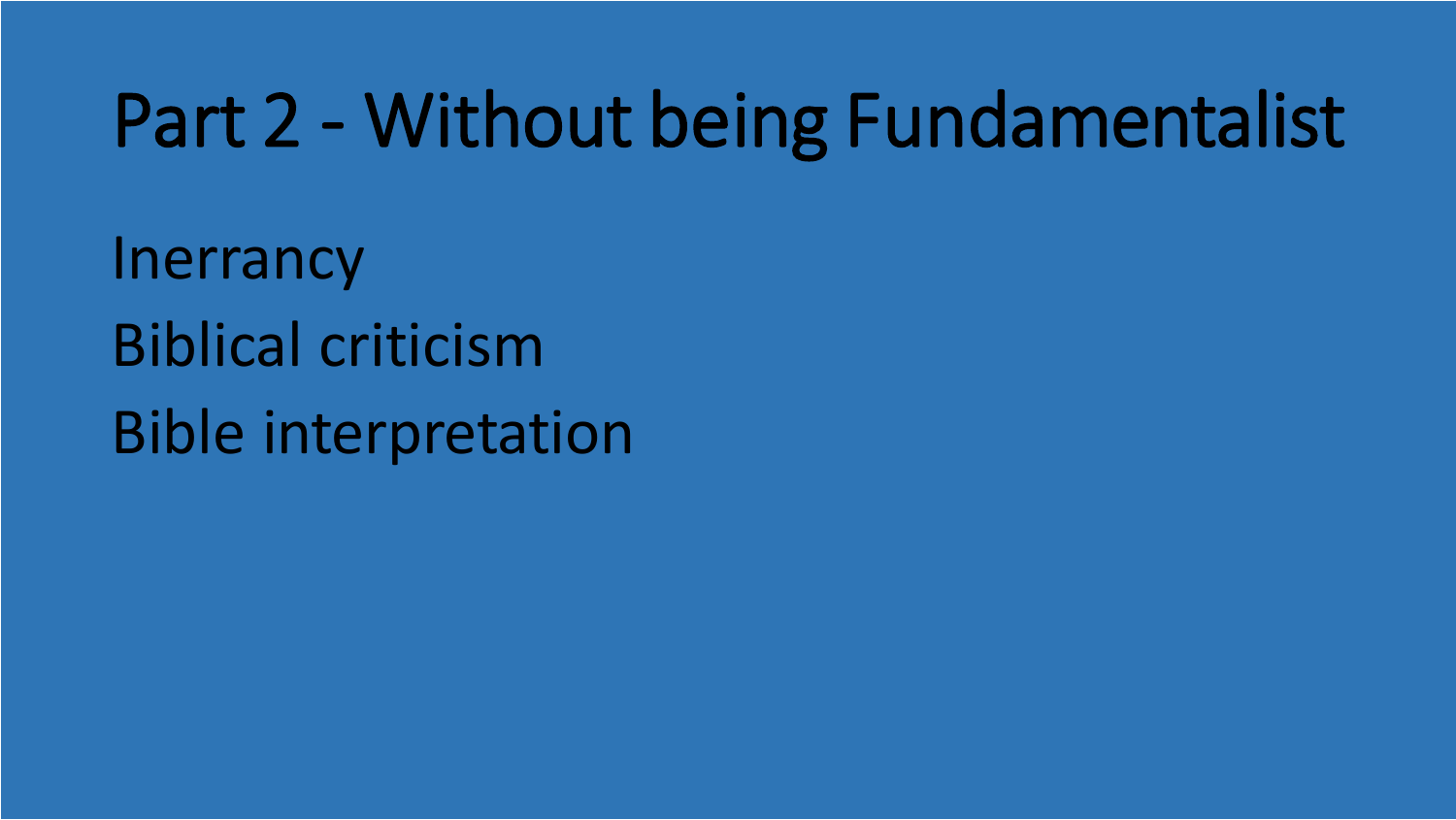# How did Judas die?

So Judas threw the money into the temple and left. Then he went away and hanged himself.

Mt 27:5

(With the payment he received for his wickedness, Judas bought a field; there he fell headlong, his body burst open and all his intestines spilled out.

Acts 1:18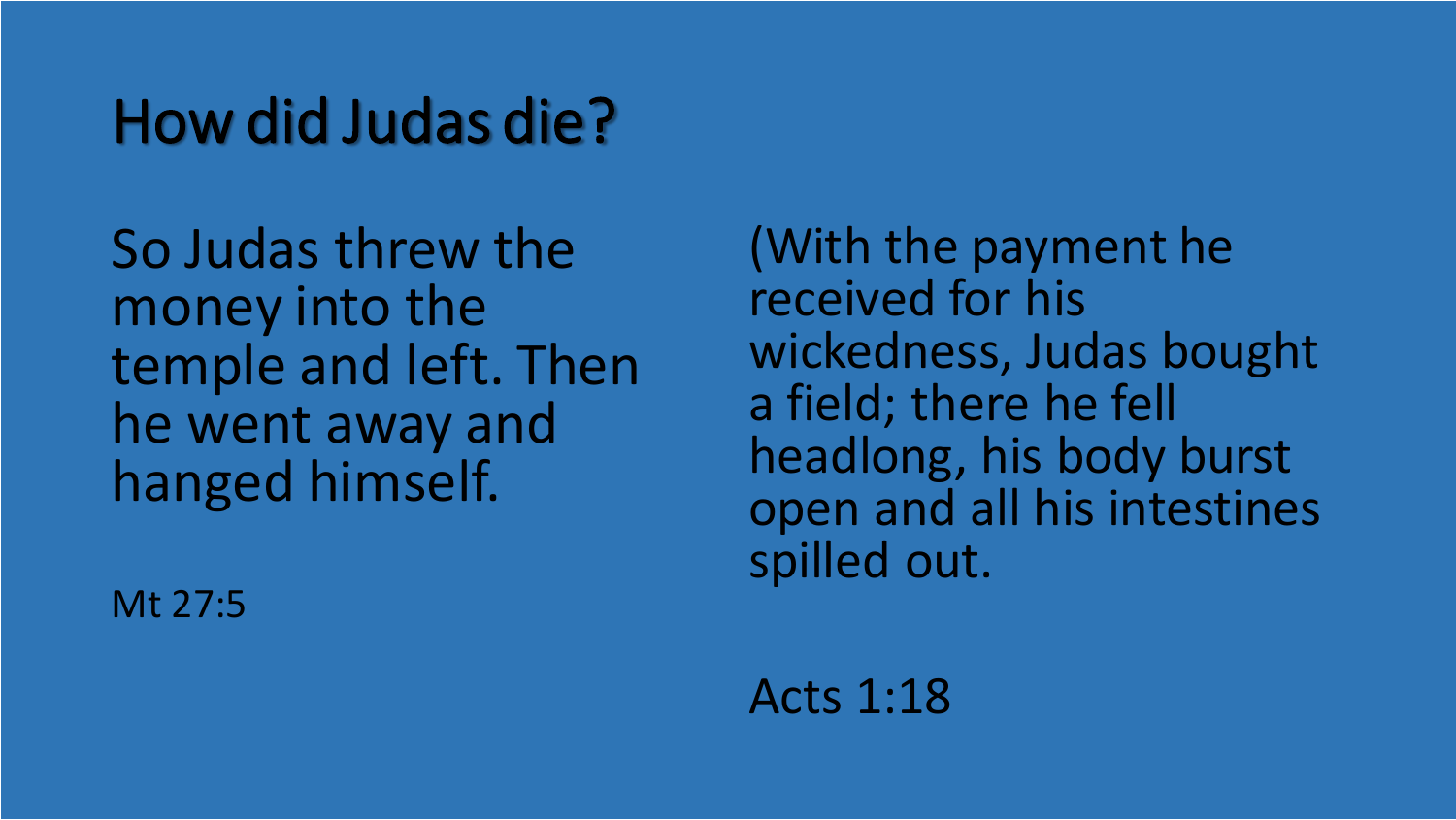#### Who did what with the 30 pieces of silver?

With the payment he received for his wickedness, Judas bought a field.

Acts 1:18

So Judas threw the money into the temple and left. The chief priests picked up the coins and they decided to use the money to buy the potter's field as a burial place for foreigners.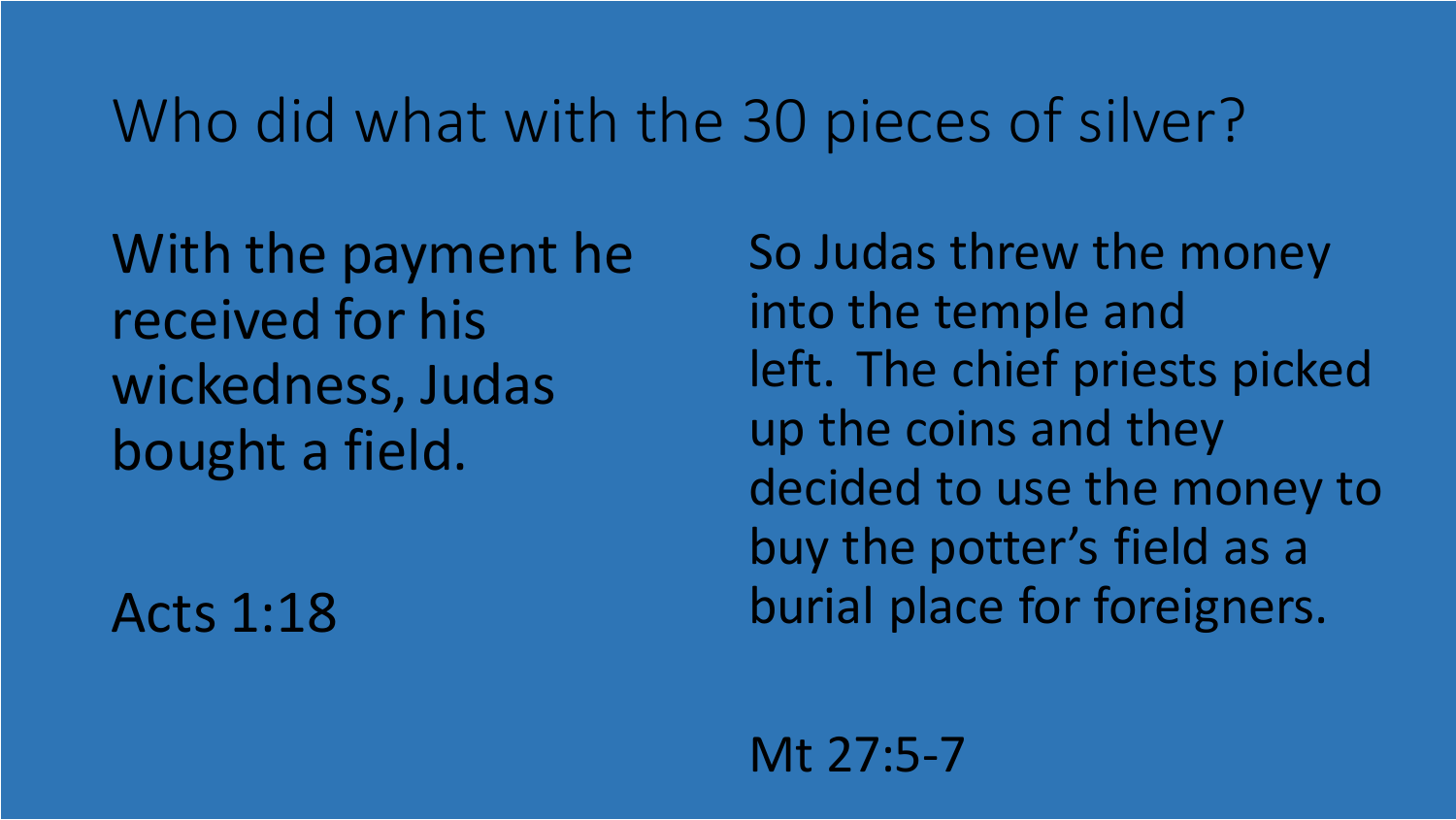#### Jeremiah or Zechariah?

Then what was spoken by Jeremiah the prophet was fulfilled: "They took the thirty pieces of silver, the price set on him by the people of Israel, and they used them to buy the potter's field, as the Lord commanded me."

Mt 27:9-10

I told them, "If you think it best, give me my pay; but if not, keep it." So they paid me thirty pieces of silver. And the LORD said to me, "Throw it to the potter"—the handsome price at which they valued me! So I took the thirty pieces of silver and threw them to the potter at the house of the LORD.

Zech 11:12-13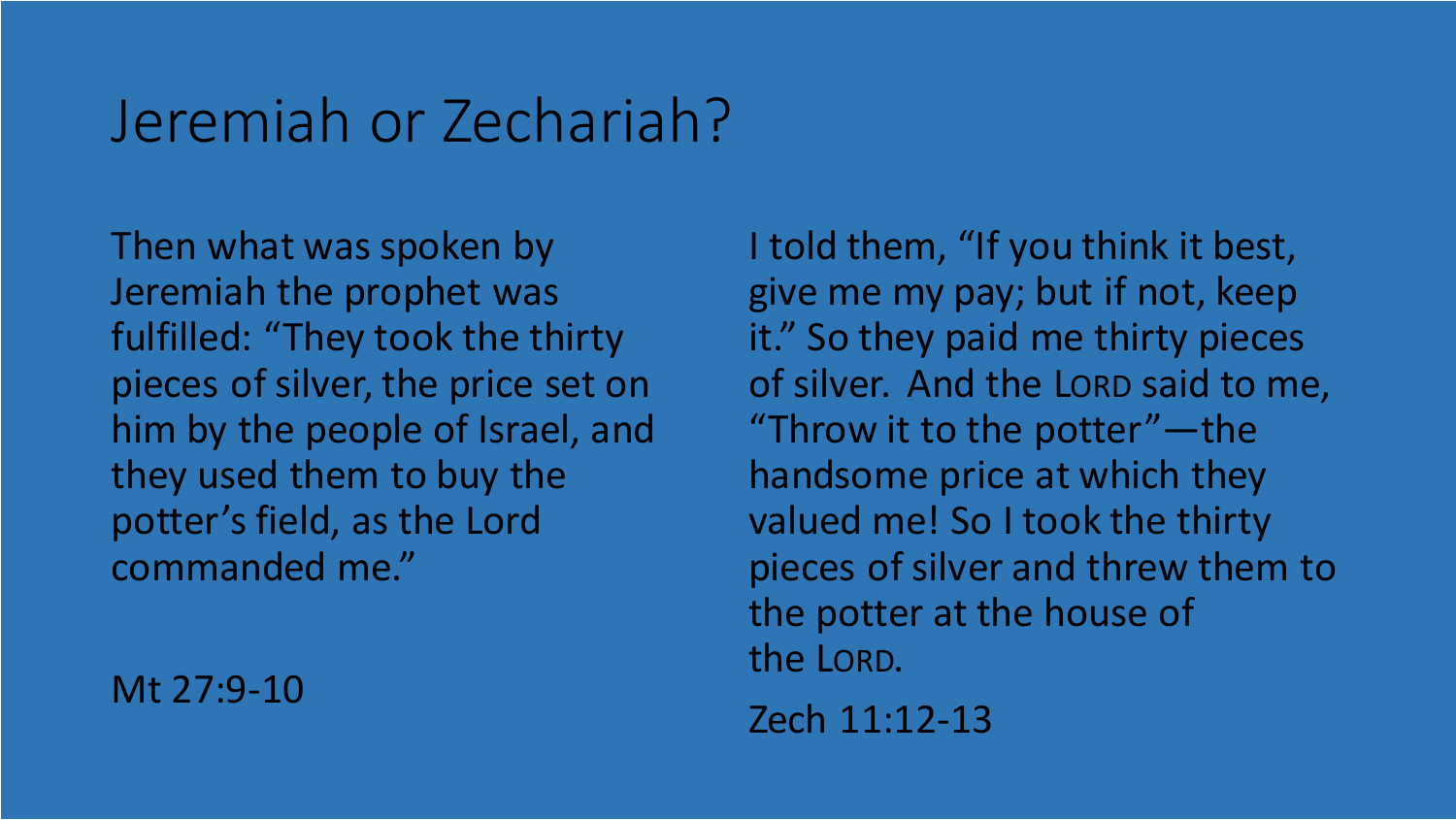#### Which priest gave David bread on the Sabbath?

He answered, "Have you never read what David did when he and his companions were hungry and in need? In the days of Abiathar the high priest, he entered the house of God and ate the consecrated bread, which is lawful only for priests to eat.

David went to Nob, to Ahimelek the priest. David said: Now then, what do you have on hand? Give me five loaves of bread, or whatever you can find." But the priest answered David, "I don't have any ordinary bread on hand; however, there is some consecrated bread…

Mk 2:25-26

1 Sam 21:1-4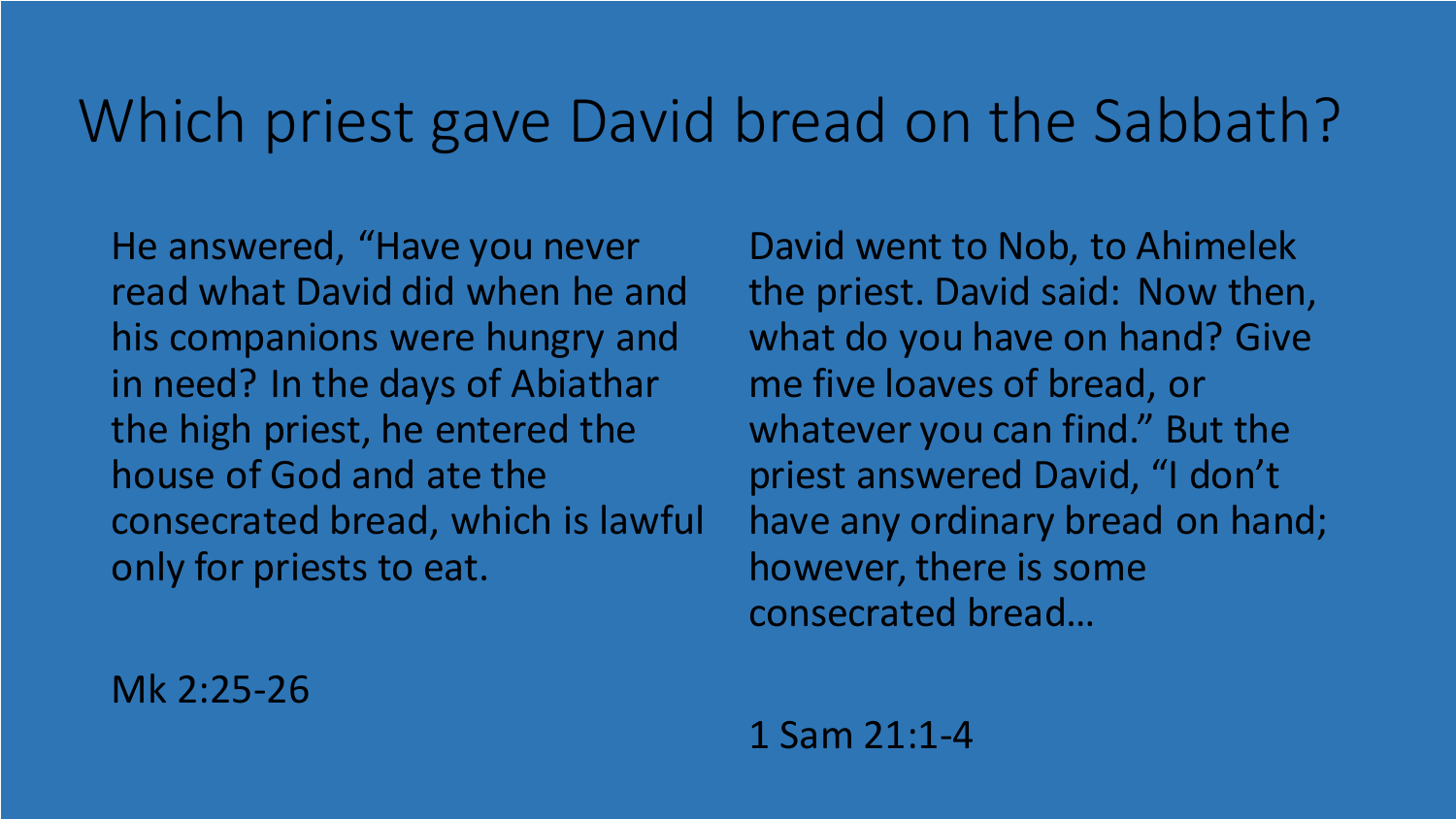#### How many angels met the women at the tomb? And where exactly were they?

But when they looked up, they saw that the stone, which was very large, had been rolled away. As they entered the tomb, they saw a young man dressed in a white robe sitting on the right side, and they were alarmed.

They found the stone rolled away from the tomb, but when they entered, they did not find the body of the Lord Jesus. While they were wondering about this, suddenly two men in clothes that gleamed like lightning stood beside them..

Mk 16:5

Luke24:4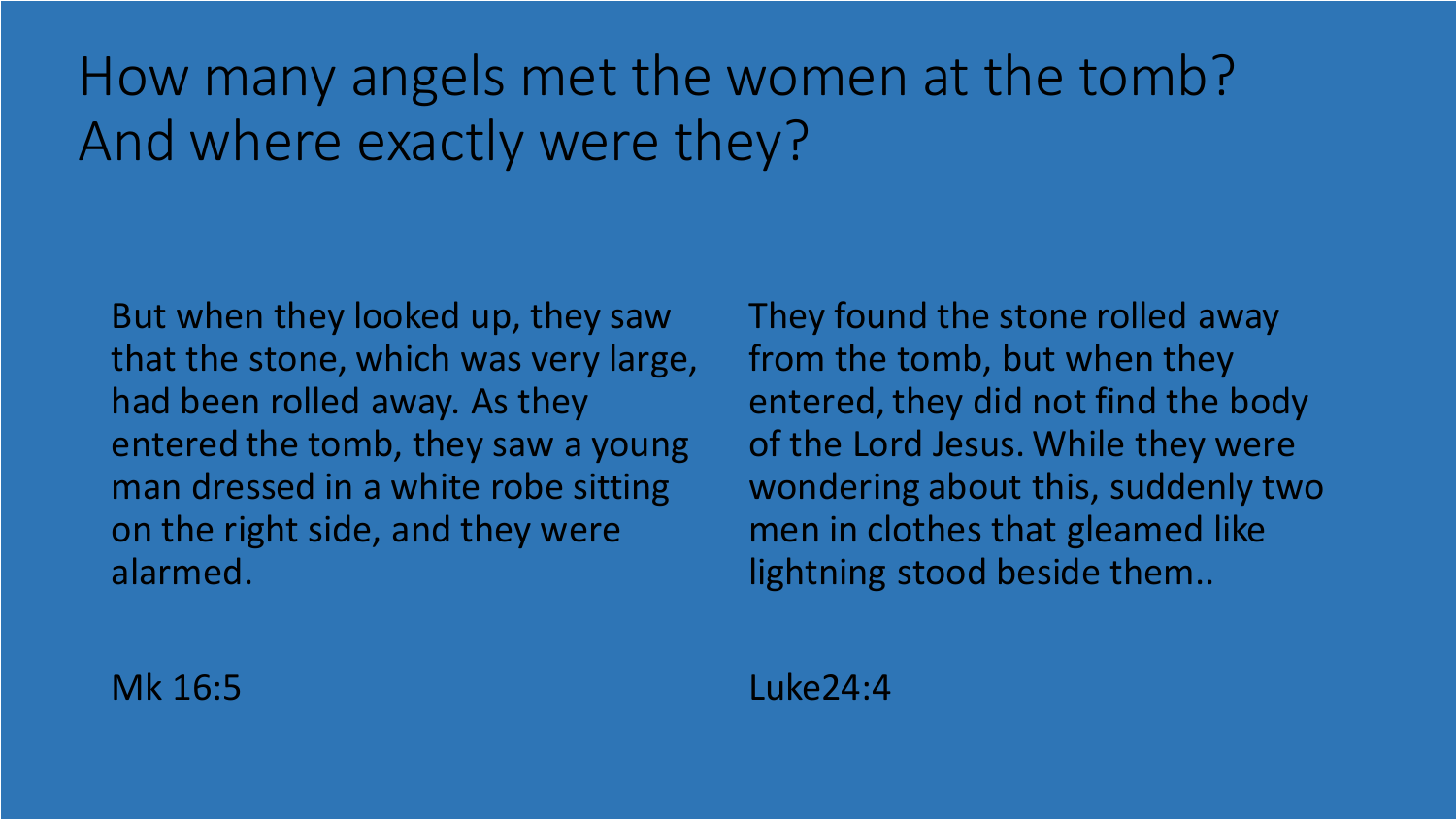How many angels met the women at the tomb? And where exactly were they?

After the Sabbath, Mary Magdalene and the other Mary went to look at the tomb. There was a violent earthquake, for an angel of the Lord came down from heaven and, going to the tomb, rolled back the stone and sat on it. His appearance was like lightning, and his clothes were white as snow. Mat 28:1-4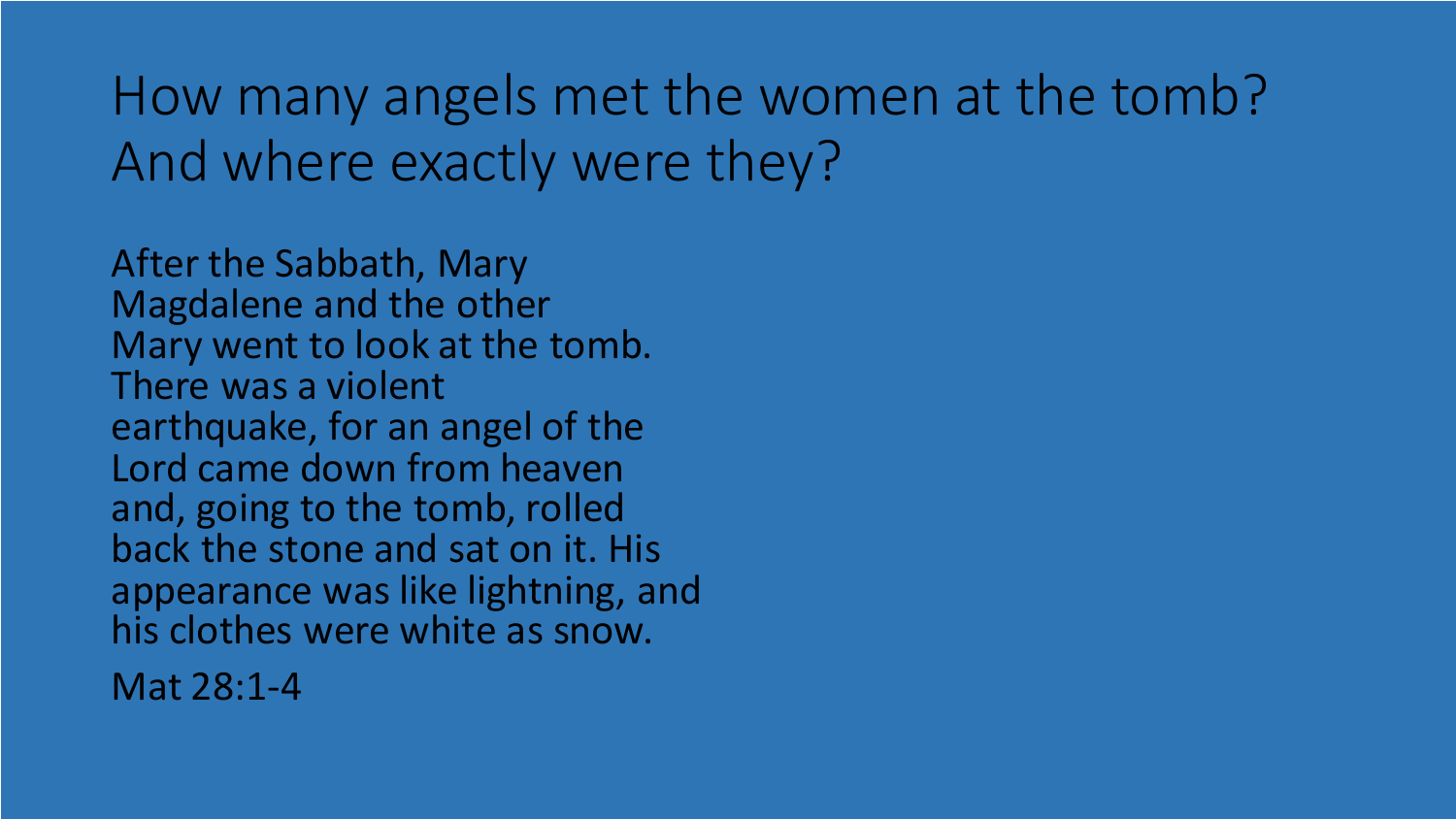# When did Jairus' daughter die?

While he was saying this, a synagogue leader came and knelt before him and said, "My daughter has just died. But come and put your hand on her, and she will live."

Mt 9:18

Then one of the synagogue leaders, named Jairus, came, and when he saw Jesus, he fell at his feet. He pleaded earnestly with him, "My little daughter is dying. Please come and put your hands on her so that she will be healed and live."…. While Jesus was still speaking, some people came from the house of Jairus, the synagogue leader. "Your daughter is dead," they said. "Why bother the teacher anymore?" Mk 5:22-35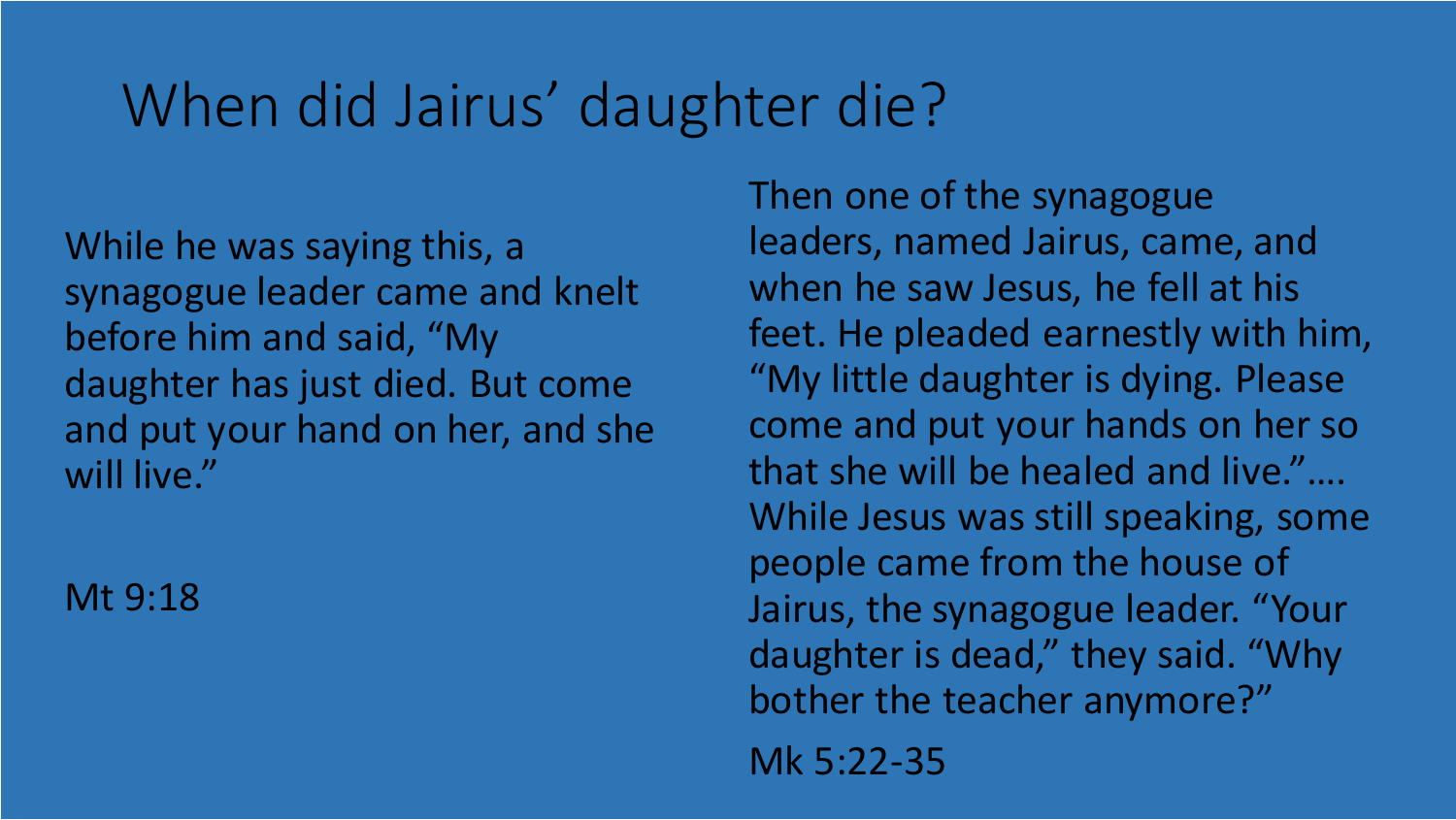#### Who told David to take the census?

Satan rose up against Israel and incited David to take a census of Israel.

1 Chron 21:1

Again the anger of the LORD burned against Israel, and he incited David against them, saying, "Go and take a census of Israel and Judah."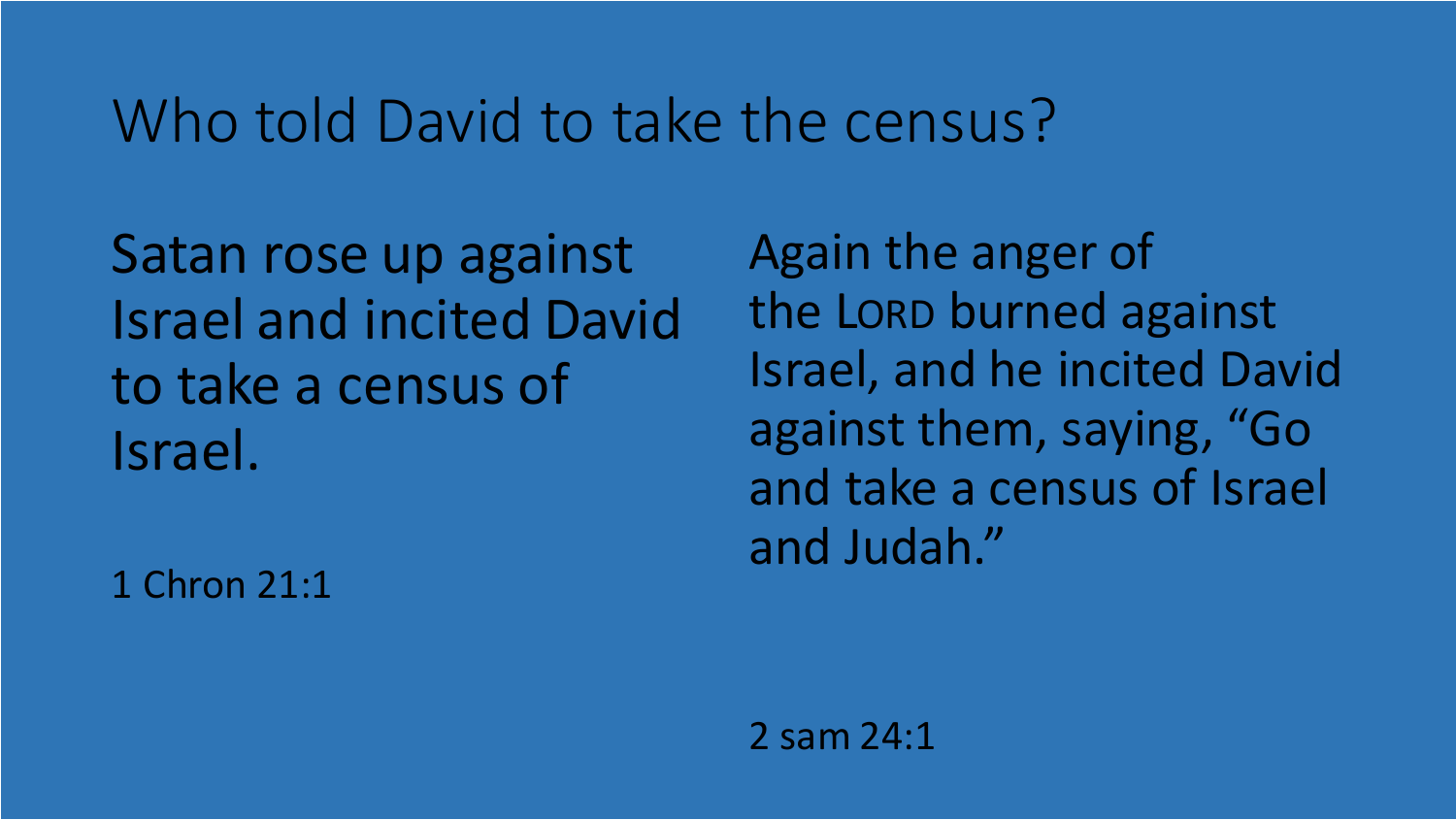#### How many blind men?

Then they came to Jericho. As Jesus and his disciples, together with a large crowd, were leaving the city, a blind man, Bartimaeus was sitting by the roadside begging. When he heard that it was Jesus of Nazareth, he began to shout, "Jesus, Son of David, have mercy on me!"

Mk 10:46-47

As Jesus and his disciples were leaving Jericho, a large crowd followed him. Two blind men were sitting by the roadside, and when they heard that Jesus was going by, they shouted, "Lord, Son of David, have mercy on us!" Mt 20:29-30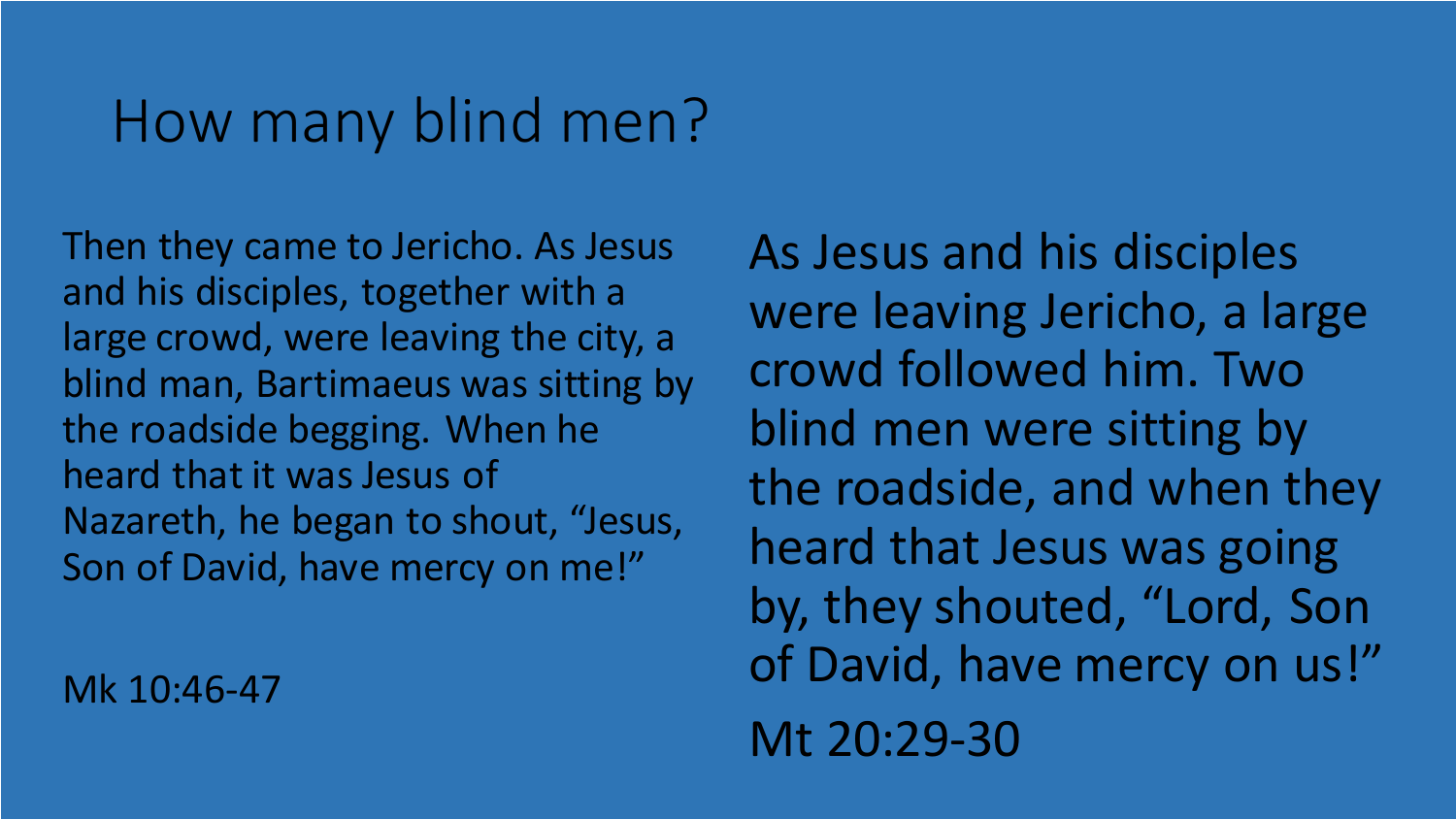#### Should we take a staff boss?

Do not get any gold or silver or copper to take with you in your belts— no bag for the journey or extra shirt or sandals or a staff, for the worker is worth his keep.

These were his instructions: "Take nothing for the journey except a staff—no bread, no bag, no money in your belts. Wear sandals but not an extra shirt.

Mt 10:9

Mk 6:8-9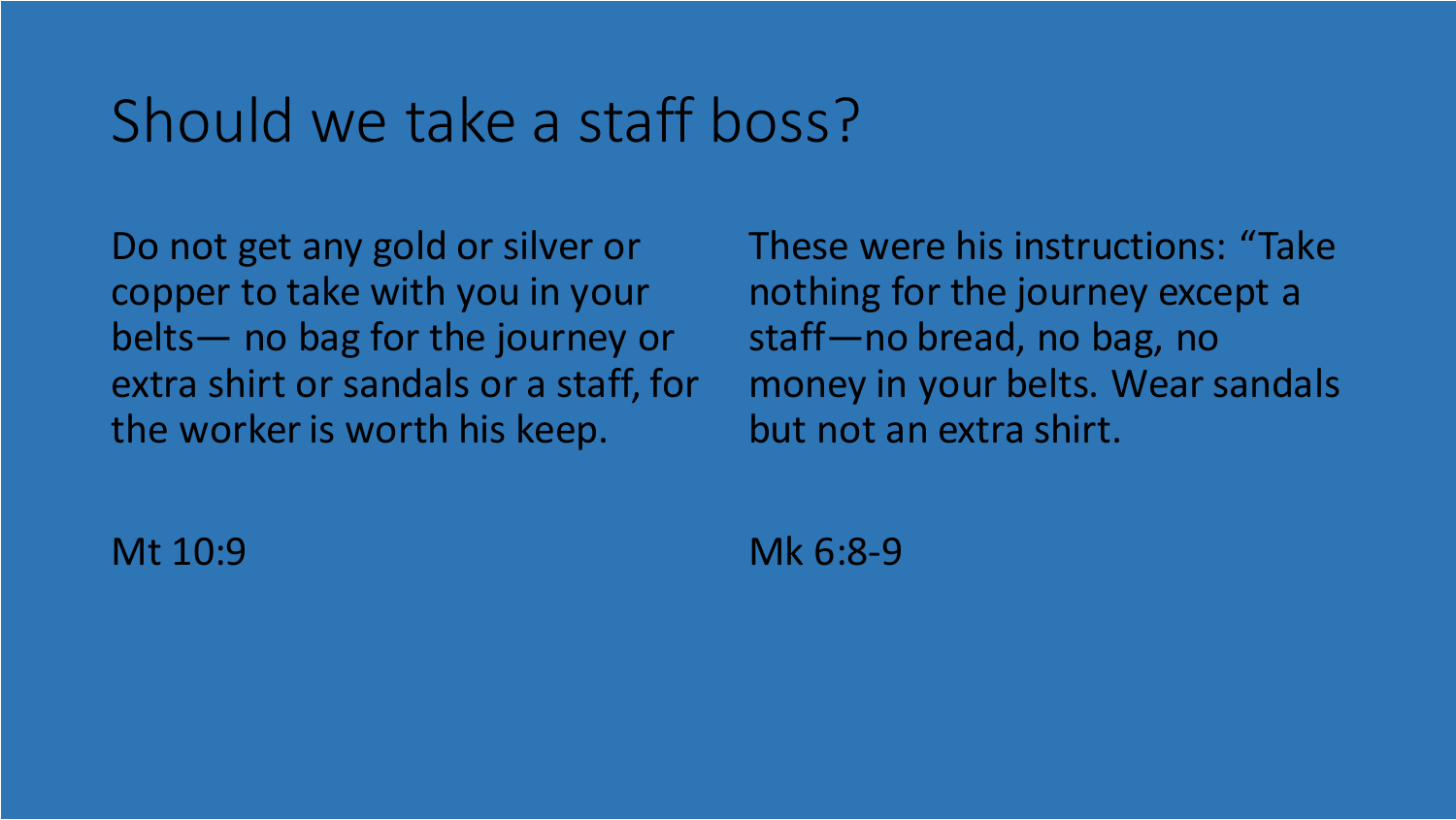#### How much and from whom?

*Then the king said to Araunah, "No, but I will surely buy it from you for a price; nor will I offer burnt offerings to the LORD my God with that which costs me nothing." So David bought the threshing floor and the oxen for fifty shekels of silver.* 

*2 Sam 24:24*

*Then King David said to Ornan, "No, but I will surely buy it for the full price, for I will not take what is yours for the LORD, nor offer burnt offerings with that which costs me nothing." So David gave Ornan six hundred shekels of gold by weight for the place.*

*1 Chron 21:24-25*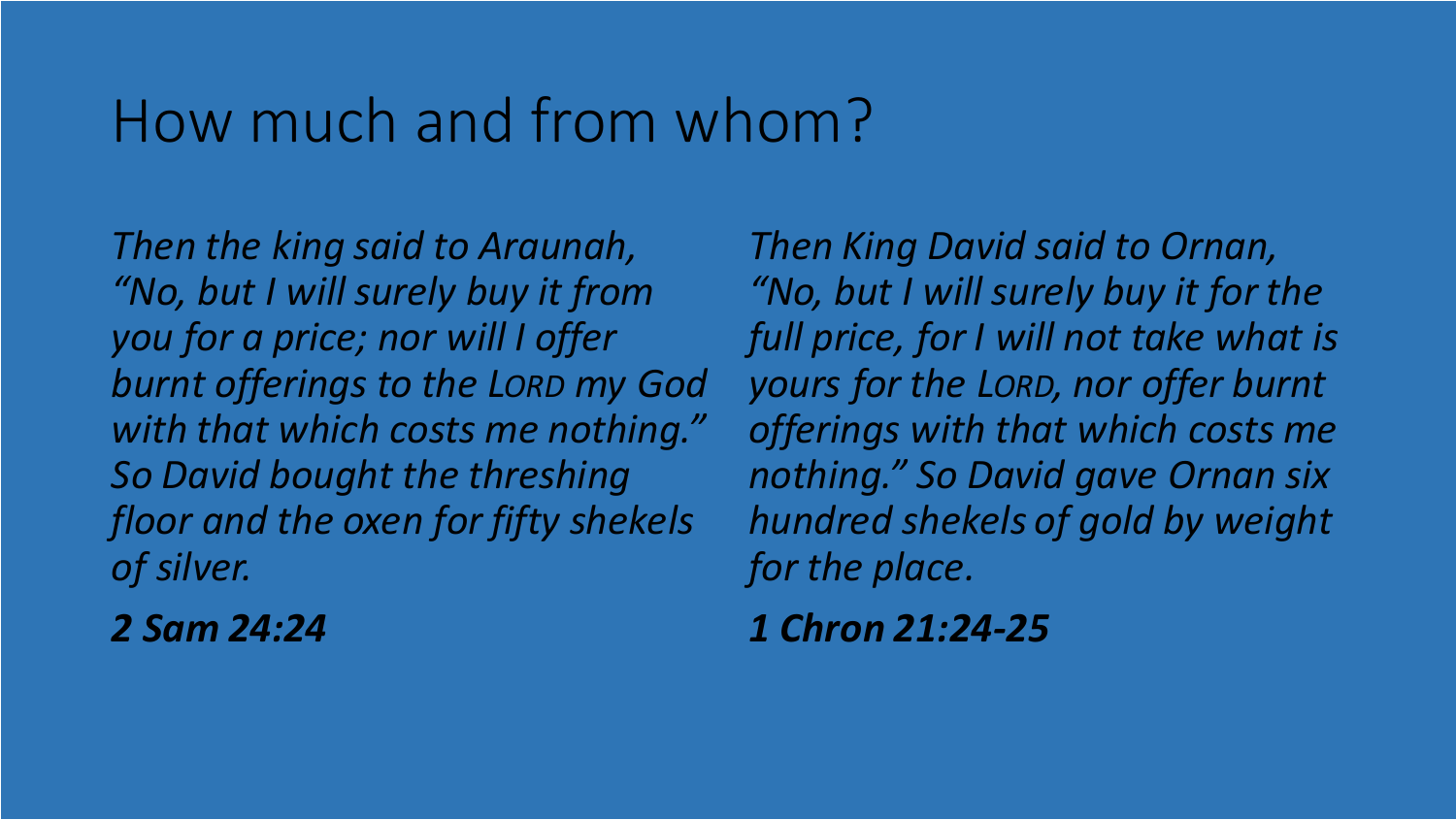#### How many demoniacs

When he arrived at the other side in the region of the Gadarenes, two demon-possessed men coming from the tombs met him.

They went across the lake to the region of the Gerasenes. When Jesus got out of the boat, a man with an impure spirit came from the tombs to meet him. This man lived in the tombs, and no one could bind him anymore, not even with a chain.

Mk 5:1-3

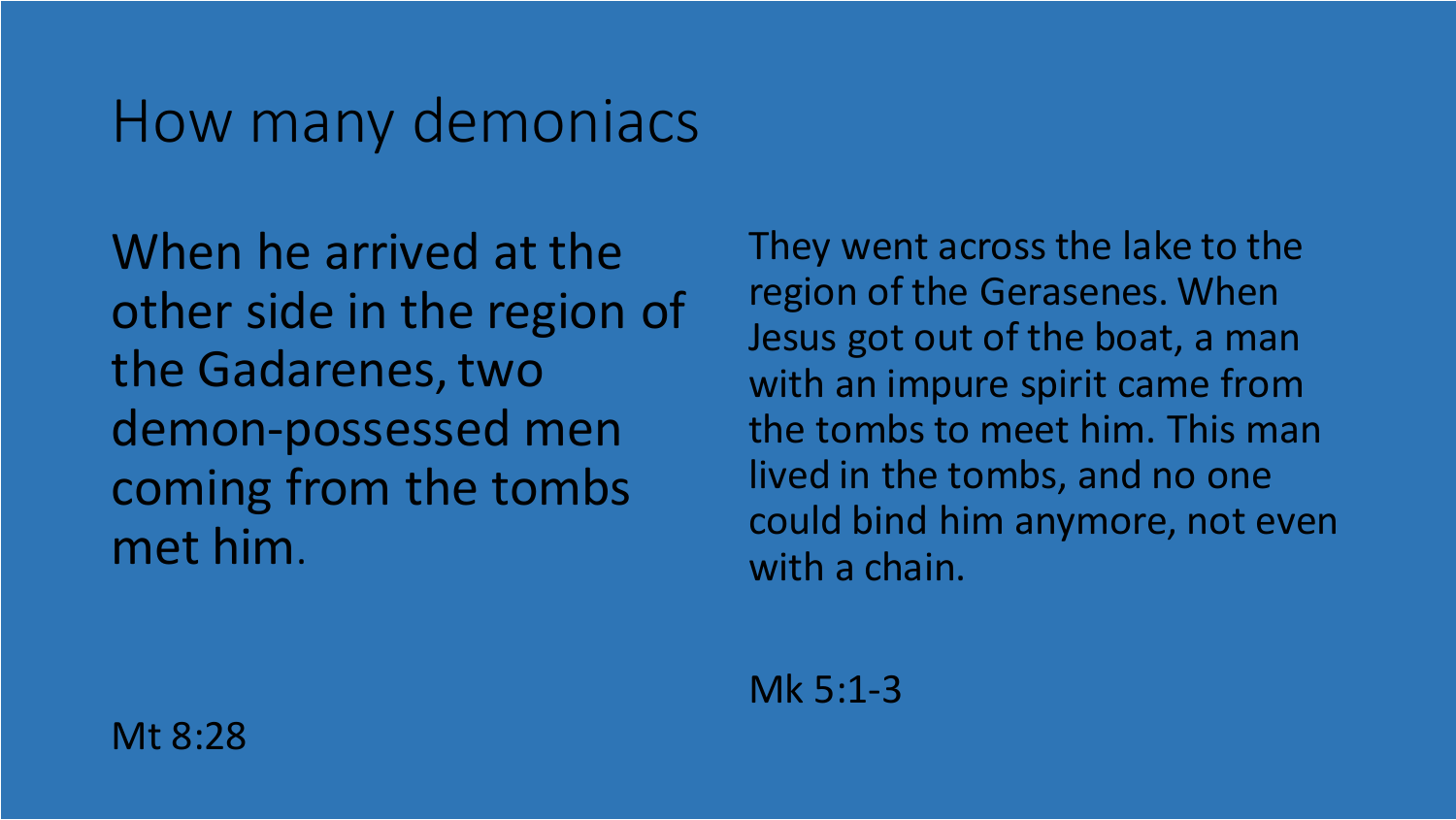# Head or feet?

While he was in Bethany, reclining at the table in the home of Simon the Leper, a woman came with an alabaster jar of very expensive perfume, made of pure nard. She broke the jar and poured the perfume on his head.

Mk 14:3

Six days before the Passover, Jesus came to Bethany... Here a dinner was given in Jesus' honor. Martha served, while Lazarus was among those reclining at the table with him. Then Mary took about a pint of pure nard, an expensive perfume; she poured it on Jesus' feet and wiped his feet with her hair.

Jn 12:1-3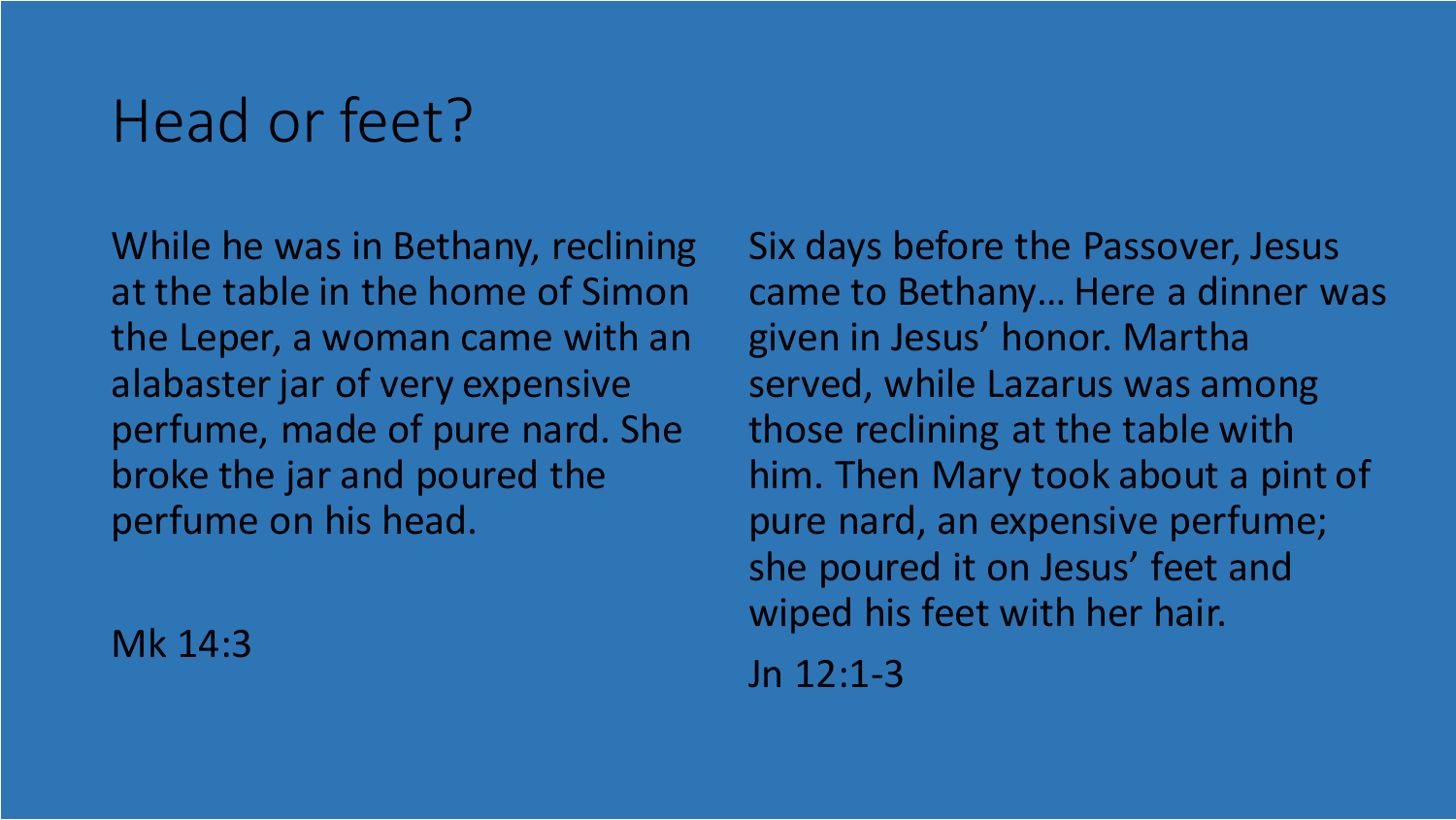### Mother or sons?

Then James and John, the sons of Zebedee, came to him. "Teacher," they said, "we want you to do for us whatever we ask."

Mk 10:35

Then the mother of Zebedee's sons came to Jesus with her sons and, kneeling down, asked a favour of him. "What is it you want?" he asked. She said, "Grant that one of these two sons of mine may sit at your right and the other at your left in your kingdom."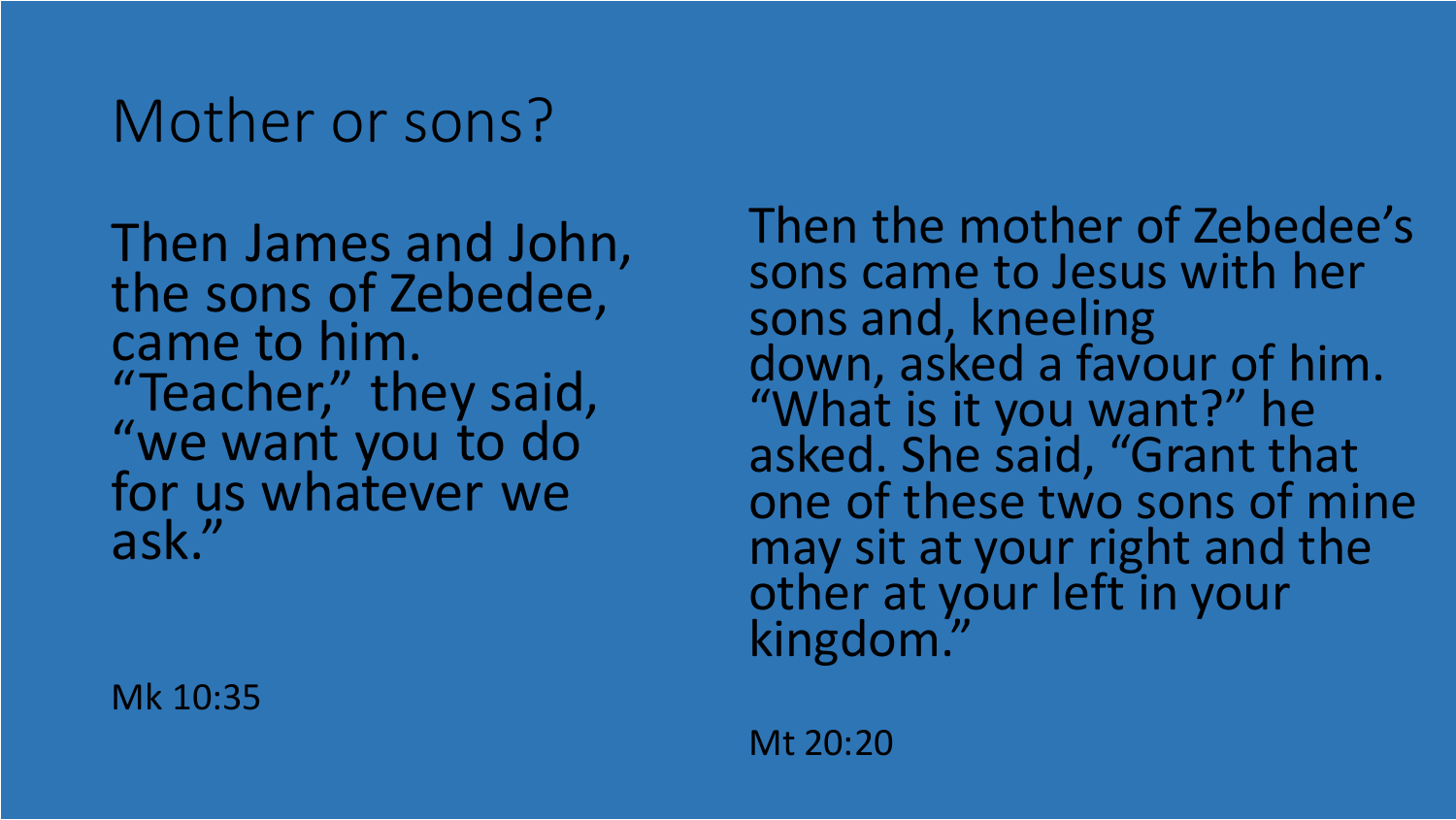# Chicago Statement on Biblical Inerrancy Article XIII

*WE AFFIRM* the propriety of using inerrancy as a theological term with reference to the complete truthfulness of Scripture. *WE DENY* that it is proper to evaluate Scripture according to standards of truth and error that are alien to its usage or purpose. We further deny that inerrancy is negated by Biblical phenomena such as a lack of modern technical precision, irregularities of grammar or spelling, observational descriptions of nature, the reporting of falsehoods, the use of hyperbole and round numbers, the topical arrangement of material, variant selections of material in parallel accounts, or the use of free citations.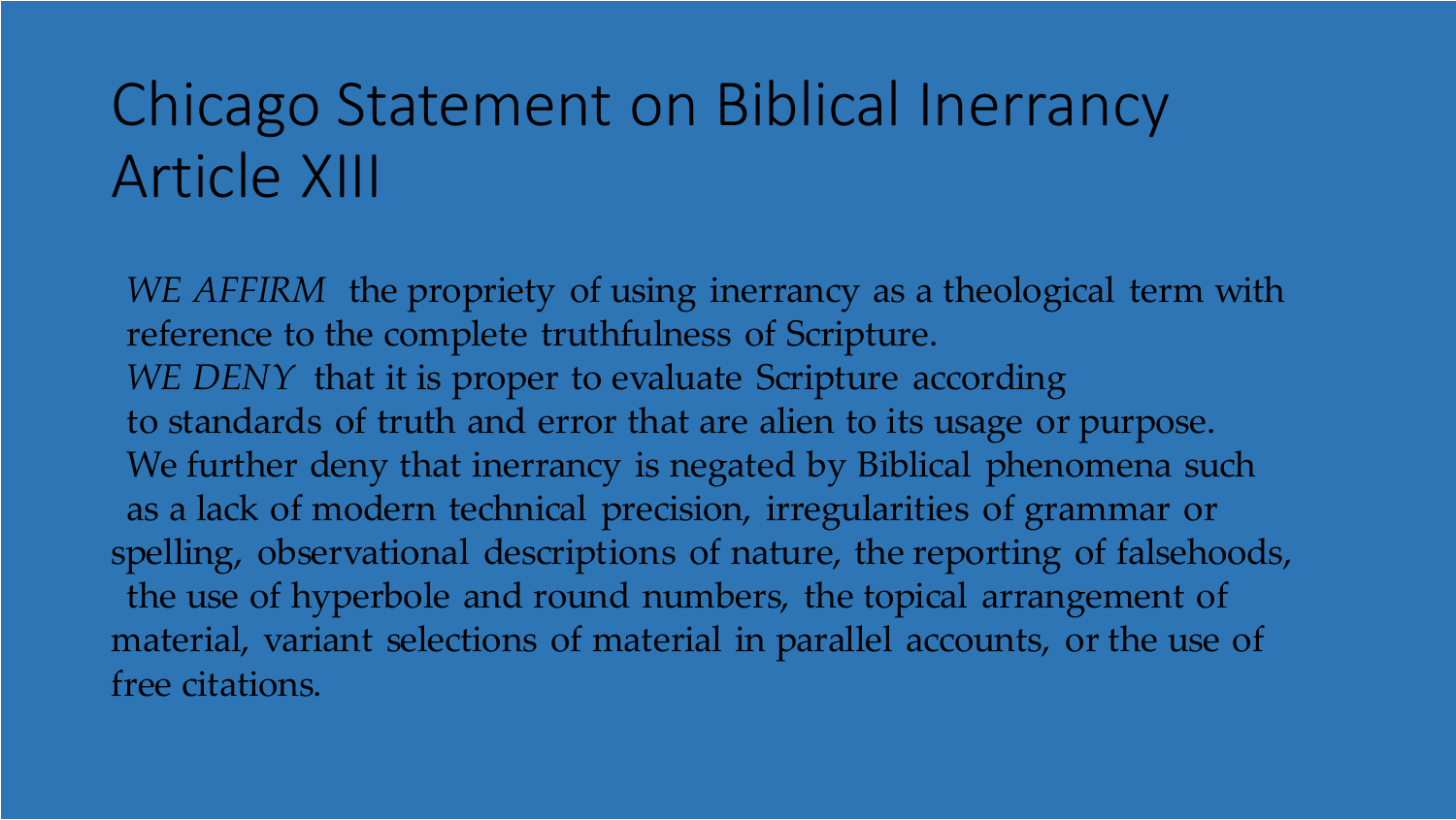#### My objections to the term inerrancy

It is invulnerable to evidence and debate It is mathematically highly improbable It makes God appear silly It is unbiblical It's arguments are self-defeating It is already fudged It is unecessary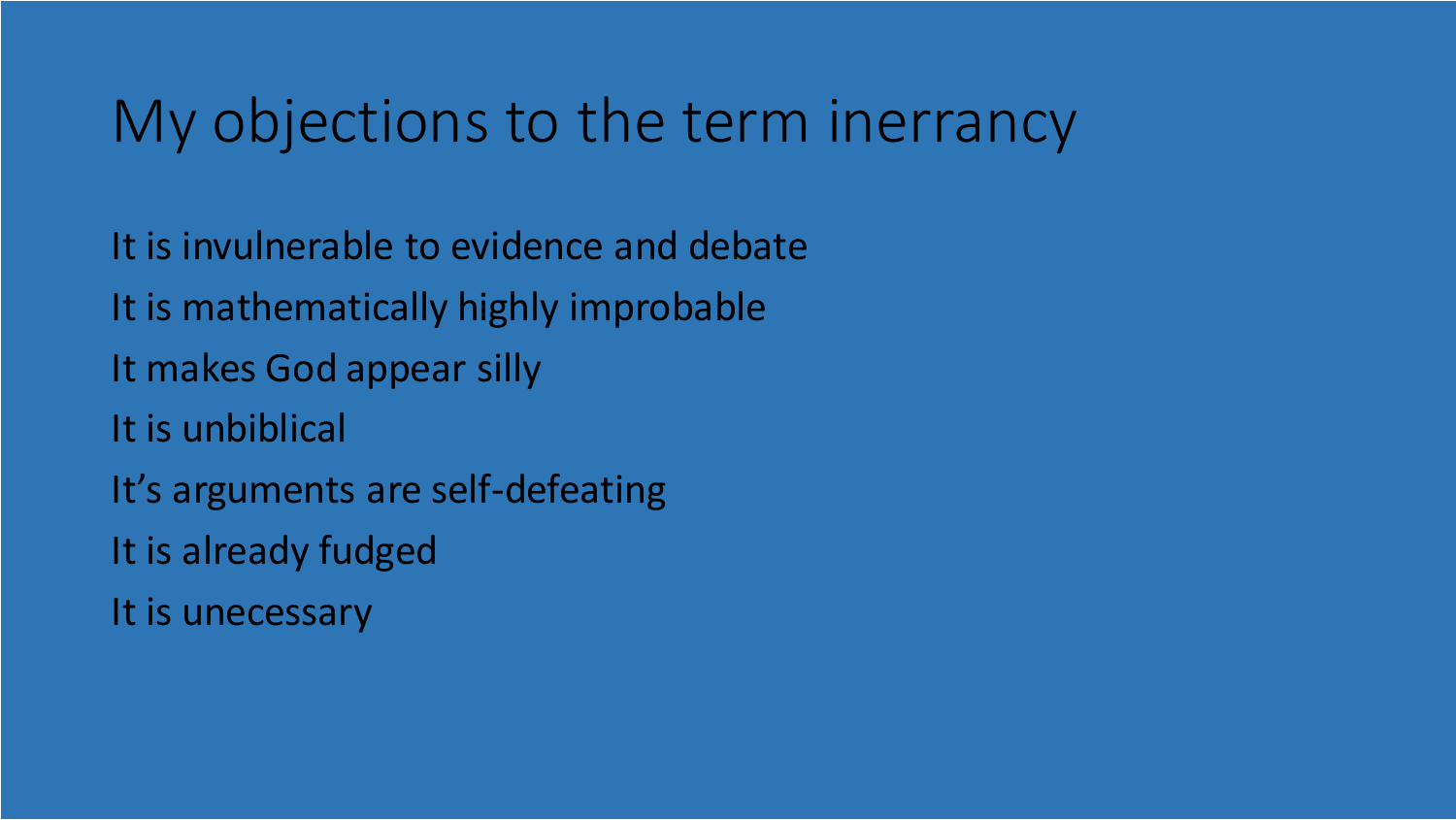#### A better statement which avoids "inerrancy":

"We affirm the divine inspiration, truthfulness and authority of both Old and New Testament Scriptures in their entirety as the only written word of God, without error in all that it affirms, and the only infallible rule of faith and practice."

The Lausanne Covenant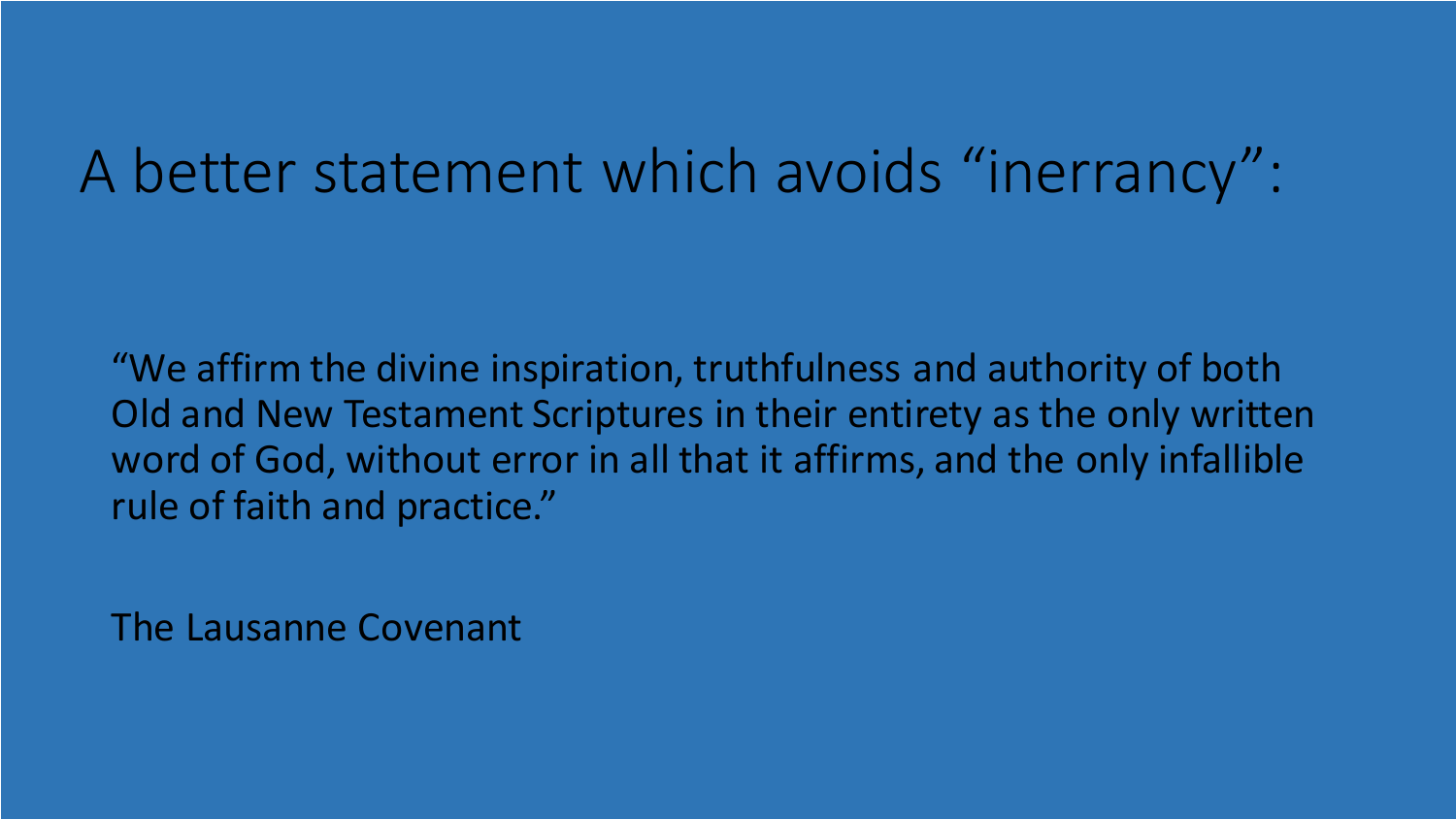# Without being fundamentalist

- •Don't get hung up about inerrancy
- •Don't fear Biblical criticism
- •Do learn to interpret well **Culture** Genre Idiom & metaphor Authorial intention